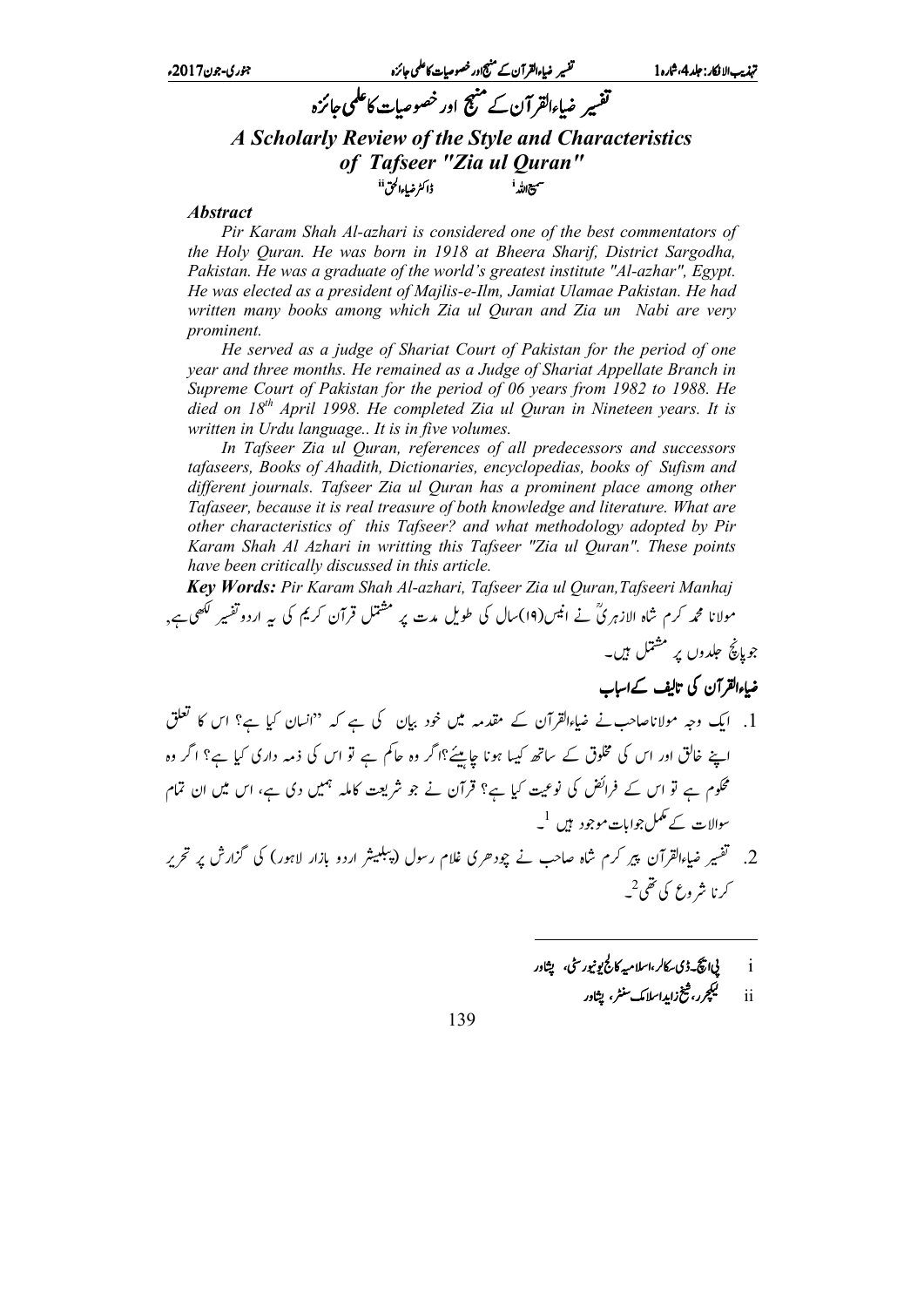۔<br>تہذیب الافکار: جلد 4،شارہ 1

پیر کرم شاہؓ نے ۲۹فروری ۱۹۶۰ءکو ضیاءالقرآن کے نام سے تفسیر کا آغاز کیا، اس تفسیر کے ابتدائی دیں پاروں کی تفسیر دو ماہ <sup>ک</sup>م پانچ سالوں میں مکمل ہوئی<sup>3</sup>۔تفسیر ضاءالقرآن کی پہلی جلد ۱۹۶۵ءمیں اور دوسری جلد •94ءمیں شائع ہوئی<sup>4</sup> تفسیر ضاءالقرآن کے ابتدائی بیں پاروں کا کام بہت تیزی سے مکمل ہوا۔ گر آخری دیں پاروں کے کام پر نو (۹)سال صرف ہوئے۔ بہر حال اردو زبان کی ہہ تفسیر ۲۳ اگست ۱۹۷۹ءبروز جمعرات کو پخیل تک پہنچی۔ اس طرح اس تفسیر کی پخیل کی کل مدت انیس سال جھ ماہ بنتی ہے <sup>5</sup>۔ منابع ومصادر

مولانا محمه کرم شاه الازہریؒ تفسیر لکھتے وقت تمام تفاسیر (متقدمین و متاخرین)، کتب حدیث، لغات، انسائیکو پیڈیاز، کتب تصوف اور مخلف مقالات آپ کے پیش نظر رہے، لیکن آپ کی تفسیر میں زیادہ تر حوالے تفسیر روح المعانی اور تفسیر مظہری کے ملتے ہیں۔ اس کے علاوہ تفسیر قرطبی، ابن کثیر کی تفسیر القرآن العظیم، امام رازی کی تفسیر کبیر، تفہیم القرآن، تفسیر ماجدی، کے حوالہ جات بھی ضیاءالقرآن میں جا بجا نظر آتے ہیں۔اس کے ۔<br>علاوہ مندرجہ ذیل بنیادی مآخذ بھی آپ نے ضیاءالقرآن کی تیاری کے وقت سامنے رکھ: اقوال صحابه همس اقوال تابعين<sup>6</sup> حديث نبو كالمتوليلي قرآن پاک ۔<br>ترتیب مسلمولانا محمد کرم شاہ الازہریؒ نے قرآن کی تمام سورتوں کو تفسیر ضیاءالقرآن میں پانچ جلدوں میں تقسیم کیا ہے، تاکہ ہر جلد میں سورتوں کا توازن پرقرار رہے<sup>7</sup>۔ اسلوب وتمنيج

پیر کرم شاہ الازہری ؓ نے تفسیر ضیاءالقرآن کے مقدمہ میں تفسیر کا اسلوب واضح کر دیا ہے۔ تاکہ قاری کو تفسیر مطالعہ کرنے میں کوئی مشکل نہ رہے۔

- 1. ضاءالقرآن کے پہلے جلد کے شروع میں نزول قرآن کے مخلف ادوار، ترتیب قرآن، جمع و تدوین قرآن، قرآن پاک کی تلاوت کے آداب اور رموزِ اوقاف قرآن کو بڑی تفصیل سے بیان کیا ہے۔
	- 2. مولانا نے مقدمہ میں۱۱۱۴ہم رموز اوقاف بیان کیے ہیں جو کہ عبارت کے حل میں نہایت مددگار ہیں۔
- 3. ہر جلد میں مضامین قرآن کو نقشہ جات کے ذریعے واضح کیا ہے۔ اس مقصد کے لیے مفسر نے مناسب مقامات پر ضروری نقشہ جات کا اضافہ کیا ہے، جو تفسیر کی خوبصورتی اور فہم میں اضافہ کرتا ہے۔
- 4. ہر سورت کے شروع میں سورۃ کا نام،آبات رکوعات کی تعداد، شان نزول، کلی ومدنی،سورۃسے متعلق کوئی اہم واقعہ، ان تمام کو تفصیل سے بیان کیا گیا ہے<sup>8</sup>۔ہر حلد کے اخر میں فہرست مضامین دی گئی ہے، جو کہ حلد میں موجود عقائد،معاملات،اورد یگر تمام مسائل کا احاطہ کرتی ہے،جو کہ مضامین قرآن کو تلاش کرنے میں آسانی ہوتی ہے۔
- 5. نحوی تراکیب کے سلسلہ میں ہر جلد میں مختلف مقامات پر انتہائی علمی انداز میں بحث کی ہے۔ ہر نحوی الجھن کو ائمہ فن کے متند اقوال کی روشنی میں حل کرنے کی کوشش کی گئی ہیں۔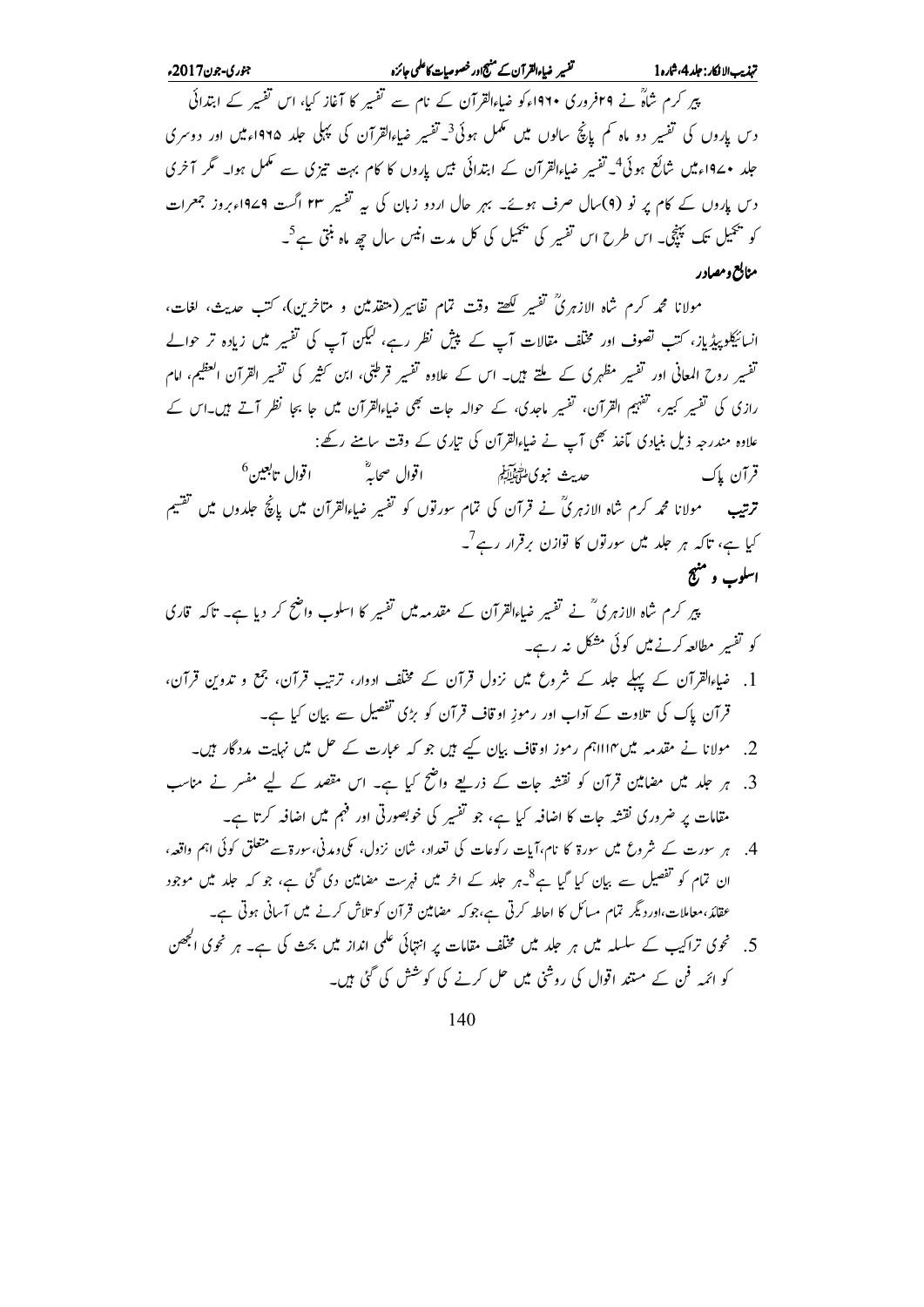تہذیب الافکار : جلد 4، ثارہ1 [ مسلمۃ مسلم تھیر ضیاءالقرآن کے منبع ادر خصوصیات کاعلمی جائزہ 6. لغوی تحقیق کے حوالے سے تقریباً تیرہ سو (۱۳۰۰) الفاظ کی فہرست ہر جلد کے ساتھ دی گئی ہے <sup>9</sup>۔ شان نزول کے ذکر کااہتمام

بعض مفسرین شان نزول کو بیان کرنا بہت ضروری سمجھتے ہیں،جب کہ کبھٹں اس کو پالکل نظر انداز کرتے ہیں۔ مصنف ضاءالقرآن نے اعتدال کا راستہ اپنایا ہے۔ جہاں ضروری ہے اور آیت کا معنی و مفہوم سمجھنے میں معاونت ہوتی ہے،تو وہاں ذکر کیا ہے اور جہاں ضرورت نہیں،تو چھوڑ دیا ہے۔ لفظي ومعنوي ترجيمكاحسين امتزاج

قرآن کریم کا ترجمہ کرنا بہت مشکل اور حساس مسٗلہ ہے لیکن مفسِر ضاءالقرآن نے اس نازک مسئلے کو بہت خوبصورت طریقے سے انحام دیا ہے۔ قرآن کریم کے ترجمہ میں اثر، معنویت، ساق و ساق، ہاہمی ربط اور اصل کیفیت کو برقرار رکھا گیا ہے۔اردو زبان میں موجود تراجم کے دو اقسام ہیں،گفظی ترجمہ اور بامحاورہ ترجمہ-لفظی ترجمہ میں قرآن پاک کے ہر لفظ کا ترجمہ اس کے پنچے لکھا ہوتا ہے،جب کہ ہامحاورہ ترجمہ میں اصل اہمیت ابلاغ کی ہوتی ہے۔ ایسے ترجمہ میں قرآن سمجھنے میں آسانی ہوتی ہے<sup>10</sup>۔تفسیر ضیاءالقرآن دونوں تراجم کا حسین امتزاج ہے۔ اس تفسیر میں ترجمہ تو گفطی ہے گمر اس انداز سے کیا گیا ہے کہ اس پر بامحاورہ ہونے کا گمان ہوتا ہے اور پڑھتے وقت اس بات کا خوب اندازہ ہوتا ہے کہ پیر کرم شاہ صاحب کو عربی زبان کے ساتھ ساتھ اردو زبان و ادب بر بھی مکمل عبور حاصل تھا<sup>11</sup>۔

لبعض اوقات ترجمہ کرتے وقت دوسرے متر جمین سے ہٹ کر اپنا الگ انداز اپنایا ہے،مثلاً سورۃ الجرات کی آیت نمبرے میں"اُولَئِكَ هُمُ الرَّاشِدُونَ" کا ترجمہ عام مترجمین کے نزدیک ہے"وہی ہدایت پانے والے ہیں" گر مولانا صاحب نے لفظ"راشد" کا مادہ اشتقاق تلاش کرتے ہوئے اس آیت کا ترجمہ کیا۔

"یہی لوگ راہ حق یر ثابت قدم ہیں<sup>12</sup>" علامہ قر طبّیٰؓ "الرشد" کا مفہوم ہے بیان کرتے ہیں: "الرشد: الاستقامة على طريق الحق مع تصلب فيه من الرشد وببي الصحدة<sup>113</sup>" "رشد جارہ حق پر ایک ثابت قدمی کو کہتے ہیں جس میں تصلب اور کچتگی ہو۔ تذبذب کا وہاں نشان تک نہ ہو یہ رشد سے مشتق ہے۔ جس کا معنی چٹان ہے۔"

مباحث فقهر تفسیر ضیاءالقرآن کو مکمل طور پر احکام القرآن للجصاص یا بیان لقرآن کی طرح احکام پر مشتل تو نہیں ہے۔ نگر تفسیر کا ہہ پہلو آپ نے نظر انداز بھی نہیں کیا ہے۔ ضرورت پڑنے پر احکام کی تفصیل بیان کی ہے۔ احکام میں حنفی مذہب کی بھر یور نمائندگی کرتے ہوئے اس کے حق میں دلائل بیان کیے ہیں۔ مثلاً طلاق ثلاثہ، مہر کی مقدار، حرمت متعہ اور احکام صلوۃ میں مذہب حنفی کو ترجیح دیتے ہیں،مثلاً سورۃ البقرۃ آیت ۲۳۸کی تفسیر  $141$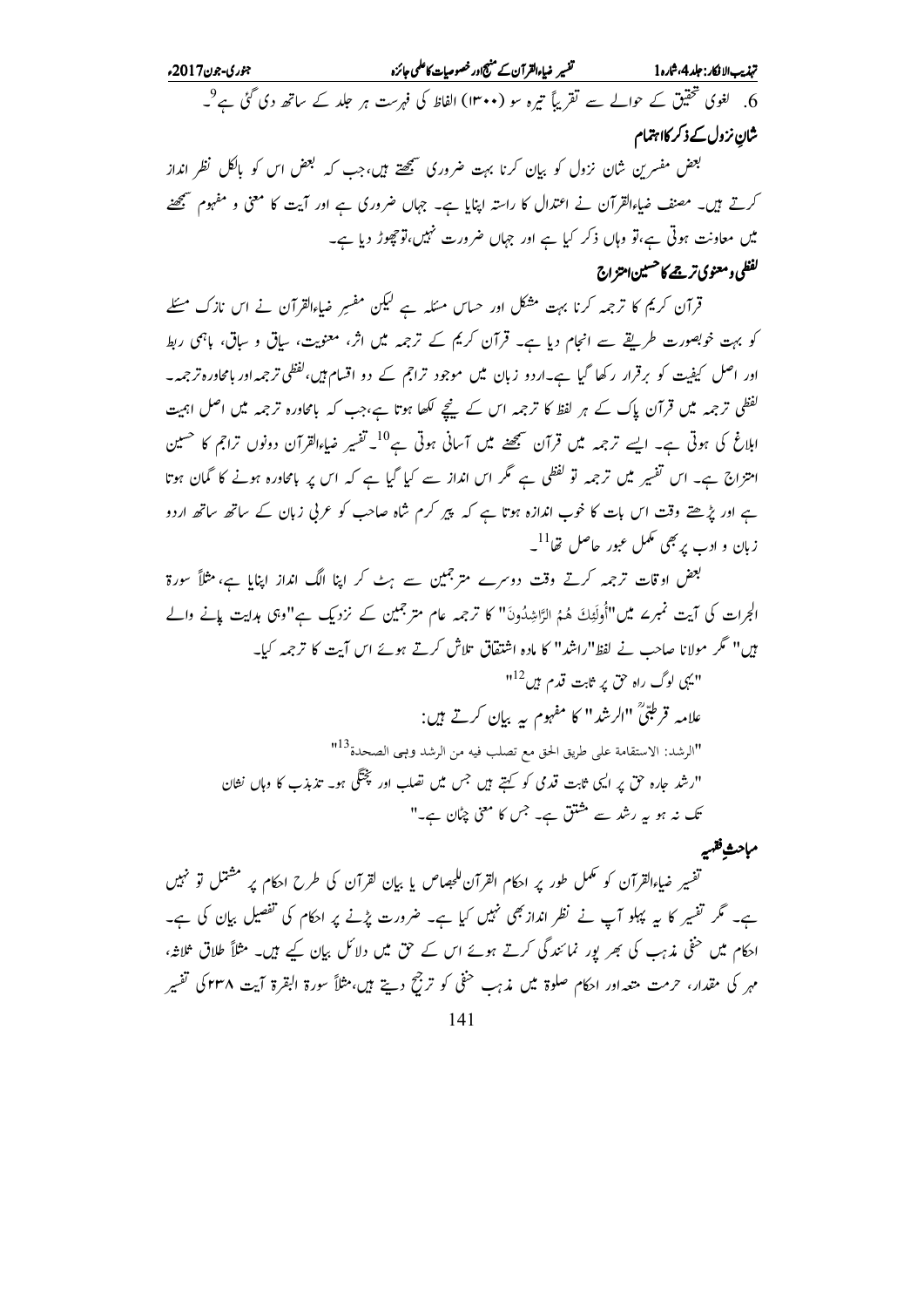جۇرى-جون2017ء

تہذیب الافکار : جلد 4،شارہ 1 میں سینس تشہیر ضاءالقرآن کے منتہج اور خصوصیات کاعلمی جائزہ

میں لکھتے ہیں کہ در میانی نماز سے کون سی نماز مراد ہے۔ اس میں علماءکے اقوال مختلف ہیں لیکن راجح قول ہ<sub>ی</sub>ے ہے کہ ہیے نماز عصر ہے۔حضرت علیؓ، ابن مسعودؓ اور حضرت عائشہ رضی اللہ عنہم کا یہی قول ہے اور امام ابوحنیفہ کا بھی یہی مسلک ہے<sup>14</sup>

دلائل وبرابين عقليه

ایک قابل ترین مفسر کی طرح آیات قرانیہ کی تشریح عقلی دلائل سے کی ہے۔ جہاں نقلی دلائل کے ساتھ عقلی دلائل کی ضرورت پڑی ہے، وہاں عقلی دلائل پیش کیے ہیں، مثلاً علم الکلام کے مباحث، حادو کی حقیقت اورواقعہ معراج کے متعلق سیر حاصل بحث کی ہے۔ معانی کی موزونیت کاخیال

قرآن پاک عربی زبان میں نازل ہوا ہے، عربی لغت اور اس کے فروع کو سمجھنے کے لئے صرف، نحو، علم معانی اور علم بیان میں مہارت حاصل کرنا ضروری ہے۔ کیونکہ قرآن پاک کا ہر لفظ اپنے اندر کئی وسیع مفہوم کو سموئے ہوئے ہے۔ ایک قابل مفسر کی خوتی ہوتی ہے، کہ وہ مناسب اور موزوں معنٰی کا انتخاب کرے تاکہ قاری کو اصل مطلب تک پہنچنے میں آسانی ہو۔

پیر کرم شاہ صاحب ضاءالقرآن میں بعض آیات میںایک لفظ کے لئے صرف اسی معنی کا انتخاب کرتے ہیں جس معنی پر واقعی وہ لفظ دلالت کرتا ہے، جب کہ کبھض مقامات میں ترجمہ کرتے وقت لفظ کو اس کے ۔<br>ظاہر کی معنی سے ہٹ کر کوئی دوسرا معنٰی بھی دیا جو کہ لفظ کا ثقاضا ہوتا ہے<sup>15</sup>،مثلاً سورۃ البقرہ میں ارشاد باری تعالٰی ہے کہ اللہ تعالٰی نے جب بنی اسرائیل کو گائے ذبح کرنے کا حکم دیا تو وہ طرح طرح کے بہانے بنانے لگے اور کہنے لگے کہ گائے ہم پر مشتبہ ہو گئی پھر کہا۔

"وَإِنَّا إِنْ شَاءَ اللَّهُ لَمُهْتَدُونَ<sup>116</sup>"

ا گر یہاں اس آیت میں"لَمُهْتَدُونَ " کا ترجمہ ہدایت یافتہ لیا جائے تو مناسب نہیں لگتا۔ اس لئے پیر کرم شاہ الازہری صاحب نے اس آیت کا ترجمہ یوں کیا ہے:

" اور اگر اللہ نے چاہا تو ضرور اس کو تلاش کر لیں گے<sup>17</sup>\_"

مشكل مقامات كي بين القوسين توضيح

اللہ تعالٰی کی آخری کتاب قرآن مجید فصاحت و بلاغت کا بے مثال نمونہ ہے۔ بعض مقامات پر مطالب بیان کرنےکے لئے واضح الفاظ میں ہی وضاحت کر دی گئی، گرا کثر مقامات ایسے بھی ہیں جہاں مطالب بیان کرتے ہوئے بہت اختصارت کام لیا گیا ہے۔ پیر کرم شاہؓ نے "ضیاءالقرآن" میں ایسے حذف شدہ مطالب کو بیان کرنے کے لئے قوسین سے مدد کی ہے۔ جس سے قرآنی مطالب بھی نستا واضح ہو گئے ہیں،اور ترجمہ کا تسلسل بھی برقرار رہتا ہے<sup>18</sup>۔اس کی چند مثالیں درج ذیل ہیں: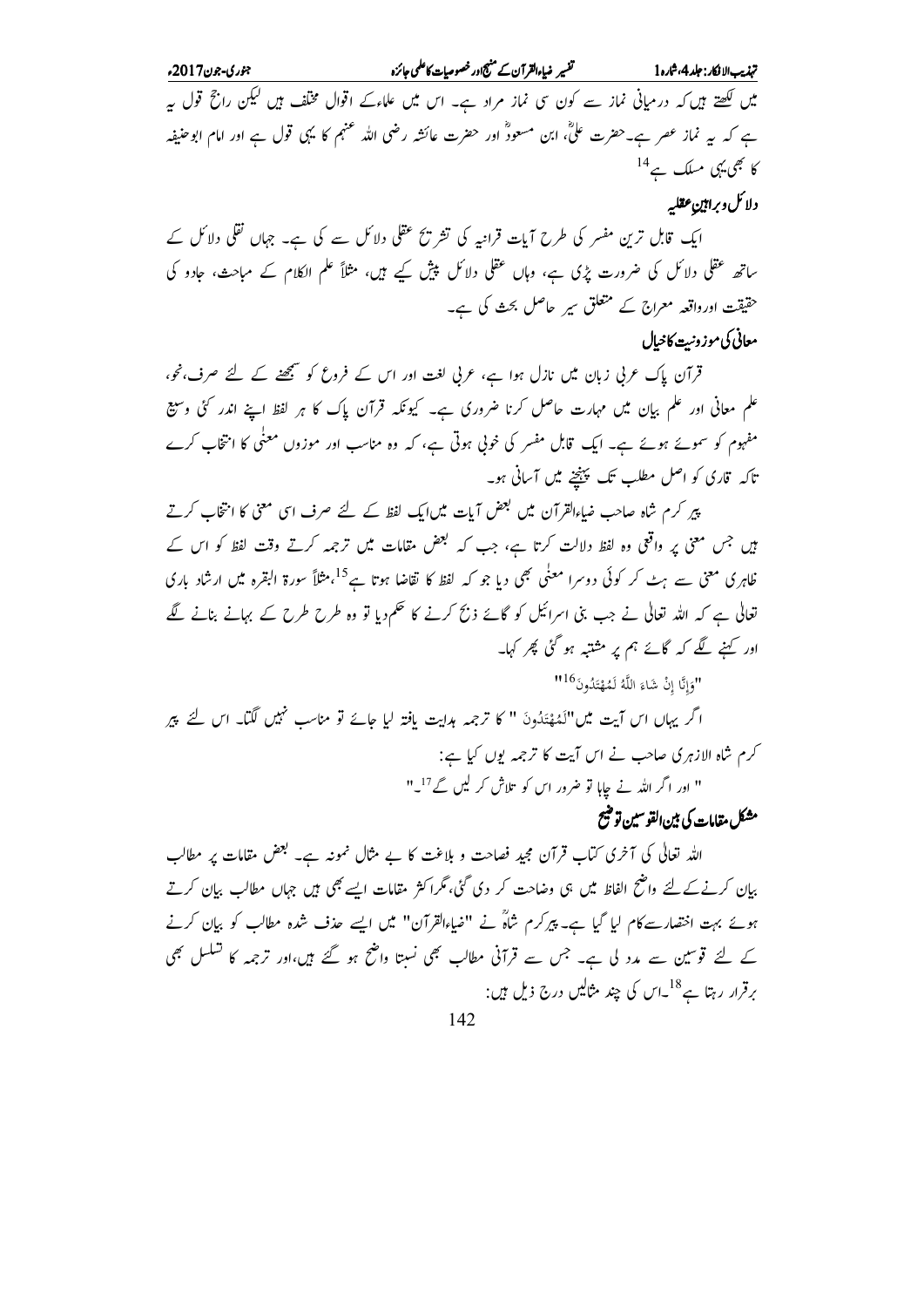قرآن پاک اللہ تعالٰی کی ایک حامع کیاب ہے، اس کے ہر لفظ میں کئی معانی چے ہوتے ہیں، اس کی تفسیر کرتے وقت ان تمام مفاہیم کو ترجمہ میں سمو دنیا بہت دشوارہے، لیکن ایک قابل مفسر کے روپ میں صاحب ضاءالقرآن نے بہ مشکل کام بطریقہ احسن نبھایا ہے،اور معانی و علوم کی ایک جامع تفسیر مرتب کی ہے<sup>23</sup>\_اس**حامعیت کی چند مثالیں ضاءالقرآن میں درج ذیل** ہیں: [. سورة المومنون كي آيت("قَدْ أَفْلَحَ الْمُؤْمِنُونَ<sup>24</sup>") كا ترجمه يوں كرتے ہيں: "بے شک دونوں جہاں میں یام اد ہو گئے ایمان والے<sup>25</sup>\_"

دین و دنیا دونوں کی کامیابیوں کا نام فلاح ہے۔ صاحب ضاءالقرآن نے"افلج" کا حامع ترجمہ"دونوں جہانوں میں ہامراد ہو گئے" کرکے اردو ادب پر عبور ظاہر کیا ہے۔

> 2. جامعیت کی ایک اور مثال ہے،درجۂ یل آیت ہے، جس کا ترجمہ مفسِرنے یوں کیا ہے: "انَّا أَعْطَنْنَاكَ الْكَوْنَ<sup> 1126</sup>

" بے شک ہم نے آپ انہ ہیں کو (جو کچھ عطا کیا) بے جد و حیاب عطا کیا<sup>27</sup>۔" اللہ تعالٰی نے اپنے حبیب التَّخَیِّلَ پر بے شار احسانات کیے ہیں۔ صاحب ضاءالقرآن نے لفظ "کھونڈد " میں کتنا خوبصورت طریقے میں سمو دیا ہے۔

لغوي و خوي ماحث کې کثرت

صاحب ضاءالقرآن نے تفسیر میں الفاظ کی لغوی اور نحوی تحقیقات پر بہت توجہ دی ہے۔ہر جلد کے آخر میں آپ کو تحقیقات لغوریہ کے عنوان سے وہ تمام الفاظ نظر آئیں گے جن کو آپ نے بہت محنت سے تحقیق کرکے ترتیب دی ہیں۔اور ساتھ ہیر بھی واضح کیا ہے کہ مطلوبہ لفظ کی تحقیق اور تفسیر کون سی سورۃ میں کس مقام پر ہے۔بعض مجھہوں پر مترادف الفاظ کے درمیان فرق بھی بیان کیا ہے<sup>28</sup>۔ مثلاً سورۃ المائدہ کی آیت نمبر ۱۸کی تفسیر میں لکھتے ہیں: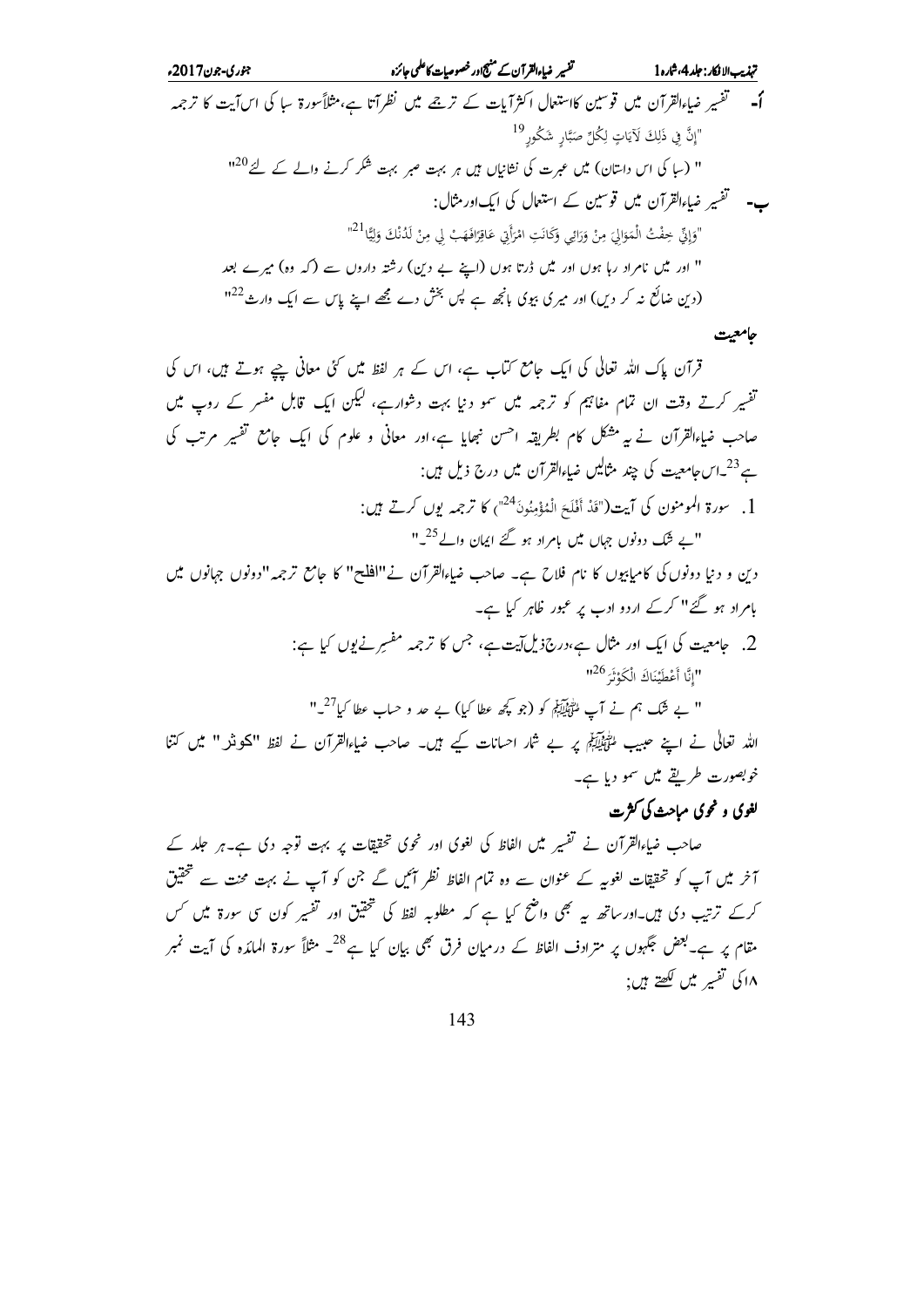۔<br>"عربی میں بلٹے کے لئے عام طو پر دو لفظ استعال ہوتے ہیں ولد اور ابن، کیکن ان میں فرق ہ<sub>ے</sub> ہے کہ ولد تو صرف اس لڑکے کو کہتے ہیں جو صلب سے پیدا ہو۔اور ابن غیر صلبی بنے کے لئے بھی ۔<br>مستعمل ہوتا ہے، اور جس چز کا کسی کے ساتھ خصوصی تعلق ہو، اس کو بھی ابن کہہ دیتے ہیں۔ جیسے مسافر کو ابن السبیل اور جنگجو کو ابن الحرب وغیرہ۔یہودی اور عیسائی اس معنی میں اپنے آپ کو اللہ کے بنے نہیں کہا کرتے تھے۔ کہ وہ اس کی صلبی اولاد ہیں، ہلکہ اس وجہ سے کہ وہ اس کے مقرب اور لاڈلے ہیں۔ ان پر اللہ کی رحمت و شفقت اس طرح ہے جیسے باپ کی بچوں کے ساتھ ہوتی ہے<sup>129</sup> لغوی اور نحوی تحققات کے متعلق صاحب تفسیر ایک جگہ فرماتے ہیں: "جہاں کہیں کوئی نحوی یا صرفی الجھن معلوم ہوئی یا لغوی پیچیدگی نظر آئی تو میں نے کوشش کی ہے، کہ ائمہ فن کے متتد اقوال سے اس کا حل تلاش کروں تاکہ دل میں کوئی خلش باتی نہ رہے<sup>130</sup> ادنی اسلوب

۔<br>ضاءالقرآن اردو آدے کی بہترین کاوش ہے۔ بہترین الفاظ، انداز بیان اور دعوت <sup>حسن عم</sup>ل اس تفسیر کی جان ہے۔ بعض جگہوں پر فارسی و اردو شعراءکا کلام تفسیر میں مزید خوبصورتی پیدا کرتا ہے<sup>31</sup>۔ پروفیسر حافظ احمہ بخش ضاءالقرآن کے انداز بیان کے بارے میں کہتے ہیں:

"اردو آدب میں بے شک ابو الکلام آزاد، مولانا ظفر علی خان اور شورش کاشمیری کی خدمت کو فراموش ۔<br>نہیں کیا جا سکتا، لیکن ضاءالامت کی تصانیف کا مطالعہ کرنے کے بعد یہ بات بلا خوف و تردد کہی جا سکتی ہے کہ ہا مقصد اور جاندار تحریر میں آپ اردو ادب کے صف اول کے ادیبوں سے بھی چند قدم آگے  $11^{32}$  کتر ہیں  $^{32}$ 

سائنسي مباحث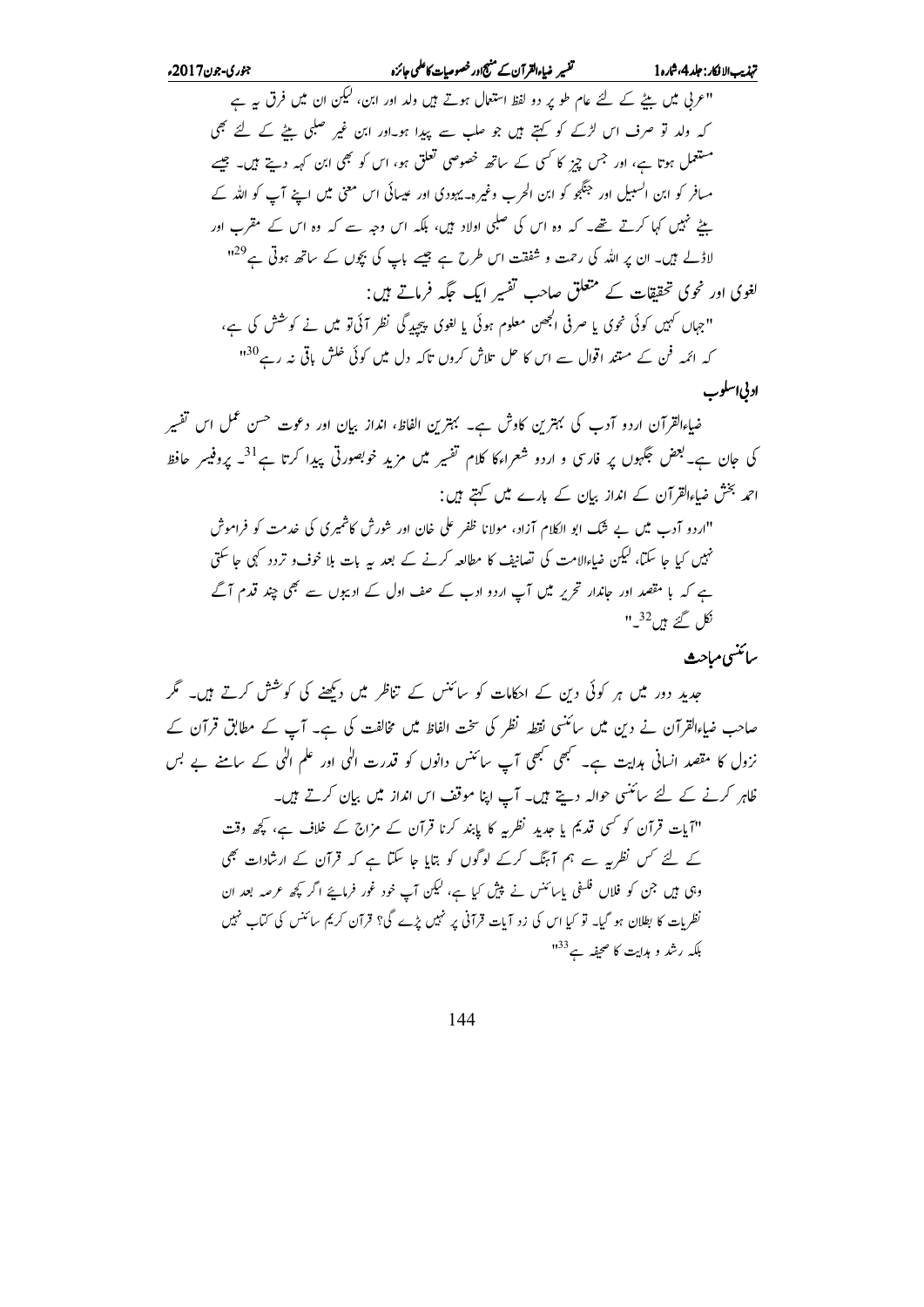تېذىپ لانكار: جلد4، ثاره1 تصوفانه افكار كي آميز ش

مولانا کرم شاہ سلسلہ چشتیہ سے بیعت یافتہ تھے، اس لئے آپ جگہ جگہ ضاءالقرآن میں صوفیاءکے اقوال بیان کرتے ہیں۔ گر وہ بھی اس قدر اختیاط سے کہ قرآن پاک کے ظاہری مفہوم میں کوئی فرق نہ آئے۔آپ نے قرآنی آبات کے معانی اس انداز میں بیان کیے ہیں کہ نزول قرآن کے مقصد میں کوئی فرق نہ آئے۔ مثلاً سورۃ مائدہ کی آیت میں"و میںلم" کی تشریح "م شد" کرتے ہوئے شاہ اساعیل دہلوی کی تحریر ذکر کرتے ہیں: "سالکان راہ حقیقت نے وسیلہ سے مراد مرشد لیا ہے۔ پس حقیقی کامیابی اور کامرانی حاصل کرنے کے لئے مجاہدہ وریاضت سے پہلے تلاش مرشد از بس ضروری ہے۔اللہ تعالٰی نے سالکان راہ حقیقت کے لئے یہی قاعدہ مقرر فرمایا ہے۔اس لئے م شد کی رہنمائی کے بغیر اس کا ملنا شاذ و نادر ہے<sup>134</sup>ا

#### وحدت امت

آپ نے ضیاءالقرآن میں بجے ہوئے امت کو ایک ہونے کی دعوت دی، اور متعدد مقامات پر بکھرے ہوئے امت کو بیدار کرنے اور کیجا ہونے کی اپیل کی ہے۔ تفسیر کے مقدمہ میں امت کے نام ایک پیغام اس انداز میں پش کرتے ہیں:

"ملت اسلامیہ کا جسم پہلے ہی اغیار کے چرکوں سے بیھلنی ہو چکا ہے۔ہمارا کام تو ان خونچکال زخموں پر مرہم رکھنا ہے۔ان رہتے ہوئے ناسوروں کو مندمل کرنا ہے۔اس کی متابَع شدہ توانائیوں کو واپس لانا ہے۔ یہ کہ سال کی دانش مندی اور عقیدت مندی ہے کہ ان زخموں پر نمک پاشی کرتے رہیں، اور ان ناسوروں کو اور اذیت ناک اور تکلف دہ بناتےرہیں<sup>35</sup>۔"

#### خلاصه بحث

عصر حاضر میں ہر مفسر نے اپنی اپنی بس کے مطابق قرآن پاک کی تفاسیر ککھیں، مگر پیر کرم شاہؓ کی تفسیر غیاءالقرآن کو تمام تفاسیر میں ایک منفرد مقام حاصل ہے۔ کیونکہ یہ تفسیر علمو ادب کا ایک عظیم شاہکار ہے۔ ایک طرف پہ تو قرآن کے اسرار و رموز بیان کرتی ہیں، تو دوسری طرف اس کی تمثیلات، تشبہات اور کنایات بڑے بڑے ادیوں کو حیران کر دیتی ہیں<sup>36</sup>۔

## حواثمي و حواله جات

- 1 پير محمه كرم شاه الازهر كي، تفسير ضإءالقرآن، مقدمه،مطبع ويناشاعت نامعلوم 2 \_ پروفیسر\_حافظ احمه بخش،جمال کرم: ۶، ضاءالقرآن پبلیکشنز\_لاہور\_مارچ۴۰۰۳ء الضا٢: ٢  $\overline{3}$ 
	- الازهري ، پير محمه كرم شاه ، تفسير غياءالقرآن!: ۵، مطيع دين اشاعت نامعلوم  $\overline{4}$ 
		- جمال کرم ۲: ۲۱-۲۱  $\overline{5}$ 
			- 6 ضاءالقرآن ٣. ٣٨